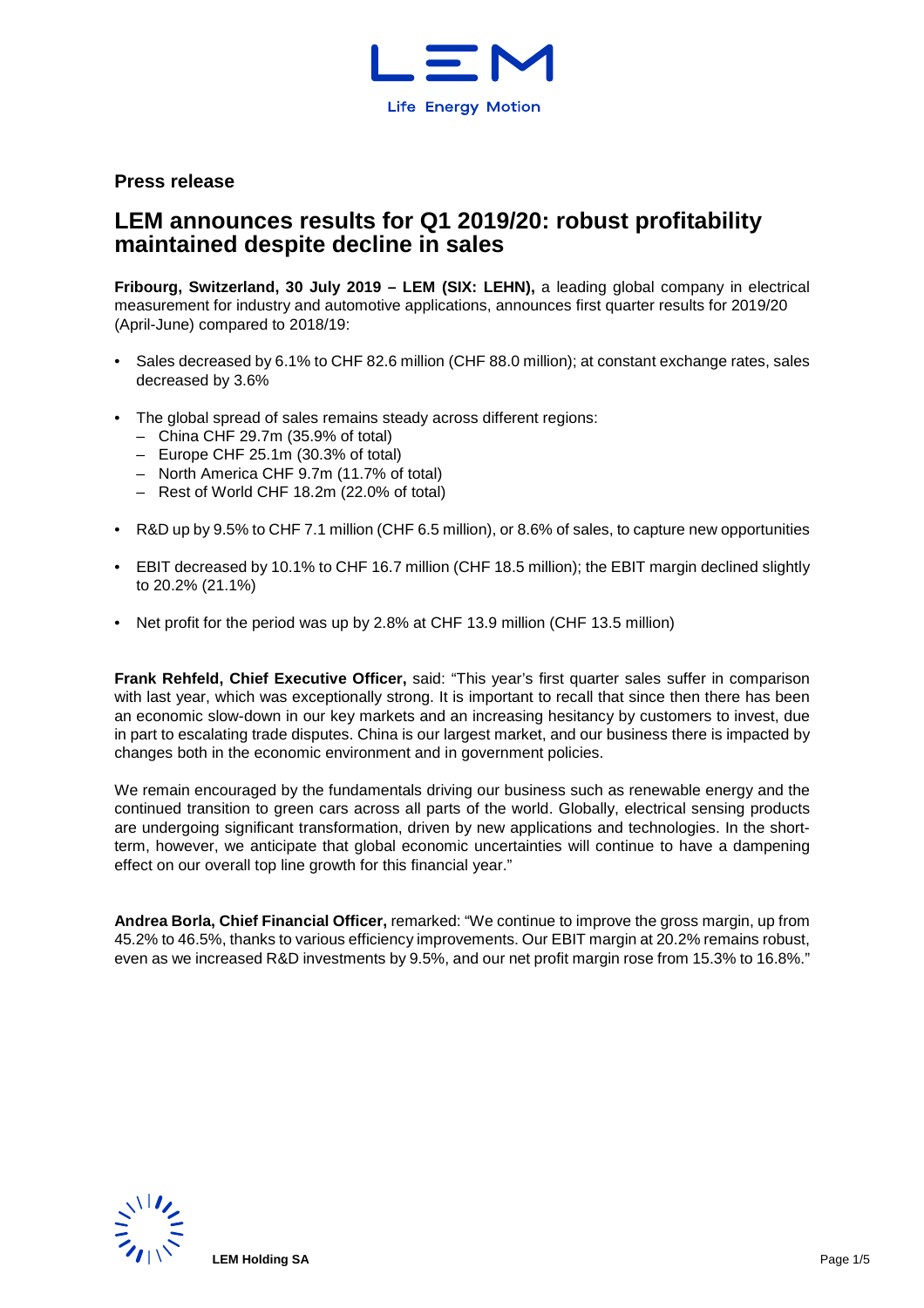

#### **Industry segment: mixed performance**

Q1 sales in the Industry segment totalled CHF 64.6 million, down 8.7%. At constant exchange rates, sales decreased by 6.0%. Q1 last year was exceptionally strong but since then global economic uncertainty means that customers are hesitating to invest across many sectors. Sales decreased by 7.4% in China, by 10.6% in Europe, by 2.0% in North America and by 10.8% in Rest of World.

| in CHF millions       | 2019/20 | 2018/19 | <b>Change Comments</b>                                            |
|-----------------------|---------|---------|-------------------------------------------------------------------|
| <b>Businesses</b>     |         |         |                                                                   |
| <b>Drives</b>         | 27.0    | 32.1    | -15.9% • China & Japan sluggish demand                            |
|                       |         |         | • US manufacturing sector demand solid                            |
| Renewable             | 21.0    | 22.1    | -5.2%<br>Fundamentals are good<br>$\bullet$                       |
| Energy                |         |         | Strongest in China & India                                        |
| Traction              | 14.0    | 13.8    | $+1.4%$<br>Investments helped by government policies<br>$\bullet$ |
|                       |         |         | Growth in China and India                                         |
| High precision        | 2.7     | 2.8     | $-2.8\%$<br>Strong demand for EV car test benches<br>$\bullet$    |
|                       |         |         | New products well received                                        |
| <b>Total Industry</b> | 64.6    | 70.8    | $-8.7%$                                                           |

### **Automotive segment: shift to green cars continues**

Q1 sales in the Automotive segment totalled CHF 18.0 million, an increase of 4.2%. At constant exchange rates, sales increased by 6.1%. Sales in our green car business now accounts for 73.5% of Automotive sales, up from 63.2% a year ago. Although China remains the largest market, its economy has shown signs of slowing and the green car business has been impacted by reduced consumer confidence and by changes in government policies implemented this quarter. Europe is clearly seeing the ramp-up of launches for new electric or hybrid vehicles, as is Korea and Japan, while the US is still transitioning from old technology. Sales increased by 3.6% in China, in Europe they were up by 30.4% and rose by 38.2% in Rest of World, while in North America they declined by 36.6%.

| in CHF millions            | 2019/20 | 2018/19 |         | <b>Change Comments</b>                                                                                                                   |
|----------------------------|---------|---------|---------|------------------------------------------------------------------------------------------------------------------------------------------|
| <b>Businesses</b><br>Green | 13.2    | 10.9    |         |                                                                                                                                          |
|                            |         |         |         | +21.3% • All markets continue to grow<br>• China influenced by policies<br>• New motor control and charging system<br>products developed |
| Conventional               | 4.8     | 6.4     | -25.0%  | • US passenger car sales continue to fall<br>Old sensor technology being replaced as<br>anticipated                                      |
| <b>Total Automotive</b>    | 18.0    | 17.3    | $+4.2%$ |                                                                                                                                          |

#### **Profitability remains robust**

Gross profit for the quarter fell by 3.5% to CHF 38.4 million, although the gross margin reached 46.5%, which is 130 basis points higher than in Q1 last year. We continued to shift production to cost-effective locations, and executed various efficiency programs, particularly along our supply chain.

We remain vigilant with overheads, and kept SG&A costs essentially flat at CHF 14.7 million (CHF 14.9 million). We continue with our long-term investment in future applications and increased R&D investments by 9.5% to CHF 7.1 million (CHF 6.5 million), or 8.6% of sales (7.4%). EBIT dropped

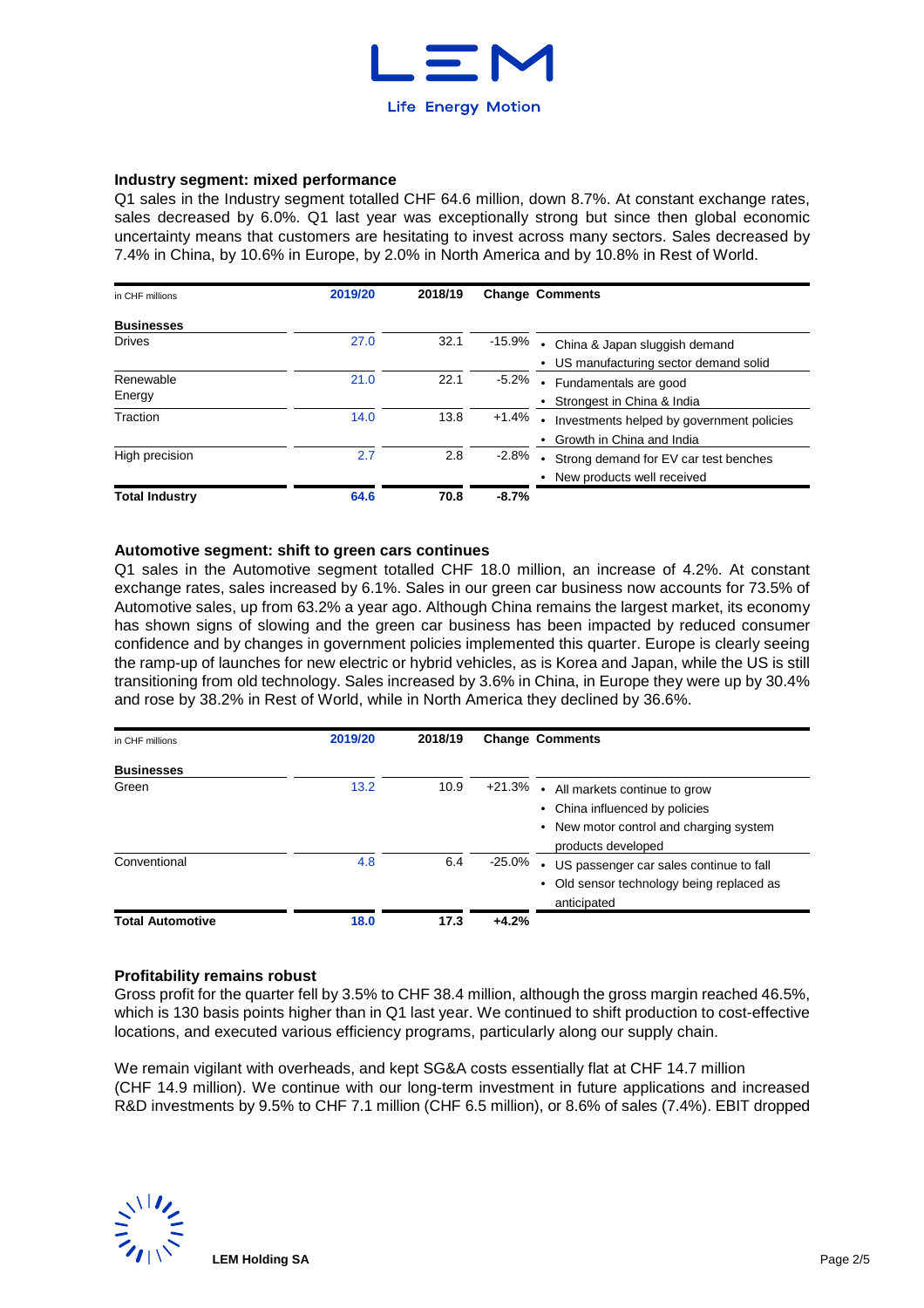

by 10.1% to CHF 16.7 million (CHF 18.5 million), due to the decline in revenues partially offset by the increase in gross margin. Our EBIT margin was slightly down at 20.2% (21.1%), and remains robust in the long-term.

We posted a net profit for the quarter of CHF 13.9 million, up 2.8% from CHF 13.5 million last year, thanks to lower taxes from the confirmed status of our China operations as a High New Technology Enterprise, as well as positive foreign exchange effects. The net profit margin was up at 16.8% compared with 15.3%.

#### **Financial calendar**

| The financial year runs from 1 April to 31 March |                               |  |  |  |  |  |  |
|--------------------------------------------------|-------------------------------|--|--|--|--|--|--|
| 30 July 2019                                     | First quarter results 2019/20 |  |  |  |  |  |  |
| 5 November 2019                                  | Half-year results 2019/20     |  |  |  |  |  |  |
| 31 January 2020                                  | 9 months results 2019/20      |  |  |  |  |  |  |
| 19 May 2020                                      | Full-year results 2019/20     |  |  |  |  |  |  |

### **LEM – Life Energy Motion**

A leading company in electrical measurement, LEM engineers the best solutions for energy and mobility, ensuring that our customers' systems are optimized, reliable and safe.

Our 1,500 people in over 15 countries transform technology potential into powerful answers. We develop and recruit the best global talent, working at the forefront of mega trends such as renewable energy, mobility, automation and digitization.

With innovative electrical solutions, we are helping our customers and society accelerate the transition to a sustainable future.

Listed on the SIX Swiss Exchange since 1986, the company's ticker symbol is LEHN. www.lem.com

### **For further information please contact**

Andrea Borla (CFO) Phone: +41 22 706 1250 Email: investor@lem.com

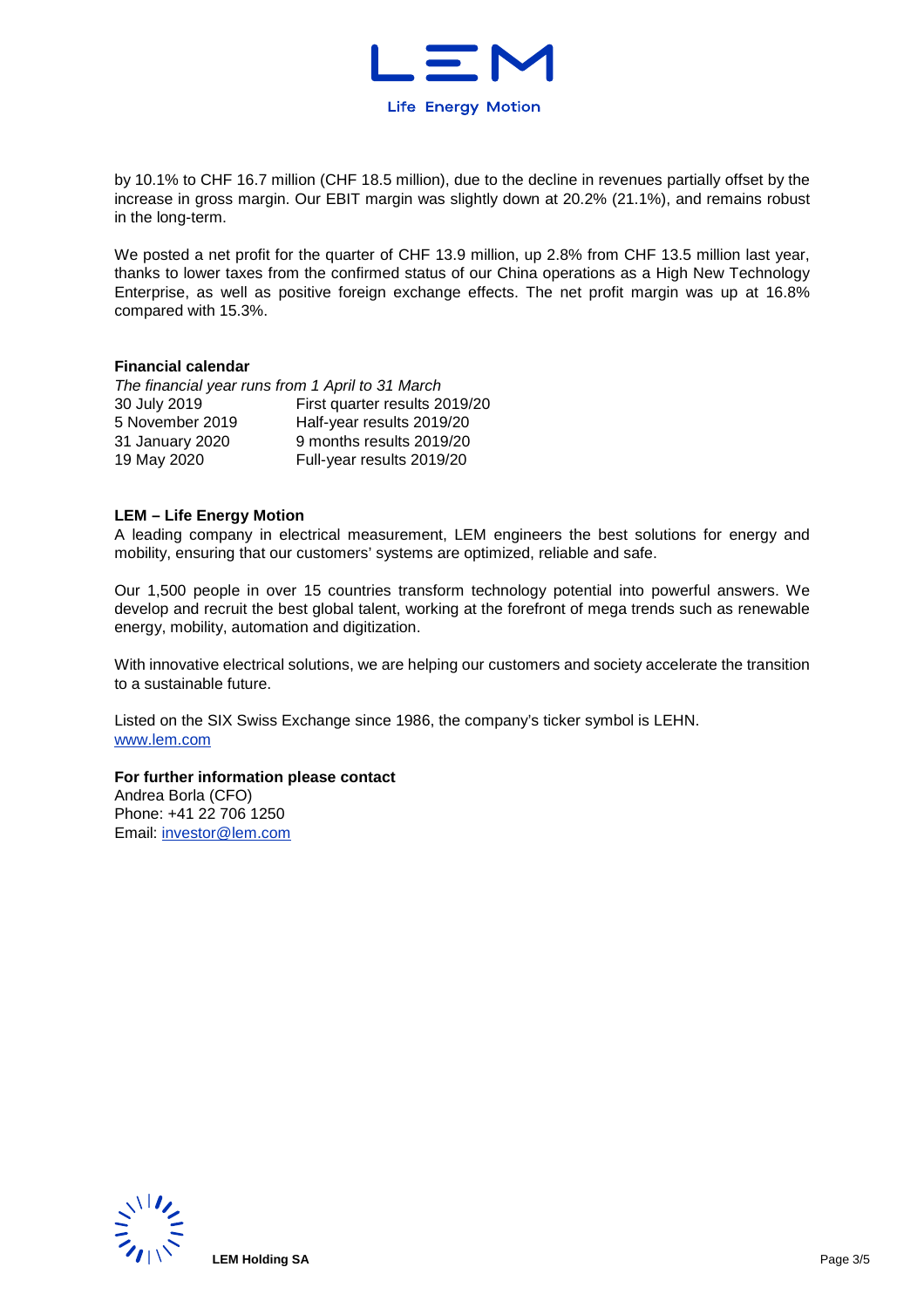

# **Appendix**

# **Consolidated income statement**

|                                | <b>April to June</b> |          |          |  |  |  |  |
|--------------------------------|----------------------|----------|----------|--|--|--|--|
| in CHF thousands               | 2019/20              | 2018/19  | Change   |  |  |  |  |
| Sales                          | 82'635               | 88'049   | $-6.1%$  |  |  |  |  |
| Cost of goods sold             | (44'199)             | (48'235) |          |  |  |  |  |
| <b>Gross margin</b>            | 38'435               | 39'814   | $-3.5%$  |  |  |  |  |
| Gross margin (in %)            | 46.5%                | 45.2%    |          |  |  |  |  |
| Sales expense                  | (7'596)              | (7'735)  |          |  |  |  |  |
| Administration expense         | (7'093)              | (7'119)  |          |  |  |  |  |
| Research & development expense | (7'130)              | (6'509)  |          |  |  |  |  |
| Other expense                  | (0)                  | 0        |          |  |  |  |  |
| Other income                   | 52                   | 97       |          |  |  |  |  |
| <b>EBIT</b>                    | 16'668               | 18'548   | $-10.1%$ |  |  |  |  |
| EBIT margin (in %)             | 20.2%                | 21.1%    |          |  |  |  |  |
| Financial expense              | (182)                | (45)     |          |  |  |  |  |
| Financial income               | 27                   | 28       |          |  |  |  |  |
| Foreign exchange effect        | 199                  | (1'150)  |          |  |  |  |  |
| <b>Profit before taxes</b>     | 16'712               | 17'381   | $-3.8%$  |  |  |  |  |
| Income taxes                   | (2'846)              | (3'894)  |          |  |  |  |  |
| Net profit of the period       | 13'866               | 13'487   | $+2.8%$  |  |  |  |  |
| Net profit margin (in %)       | 16.8%                | 15.3%    |          |  |  |  |  |